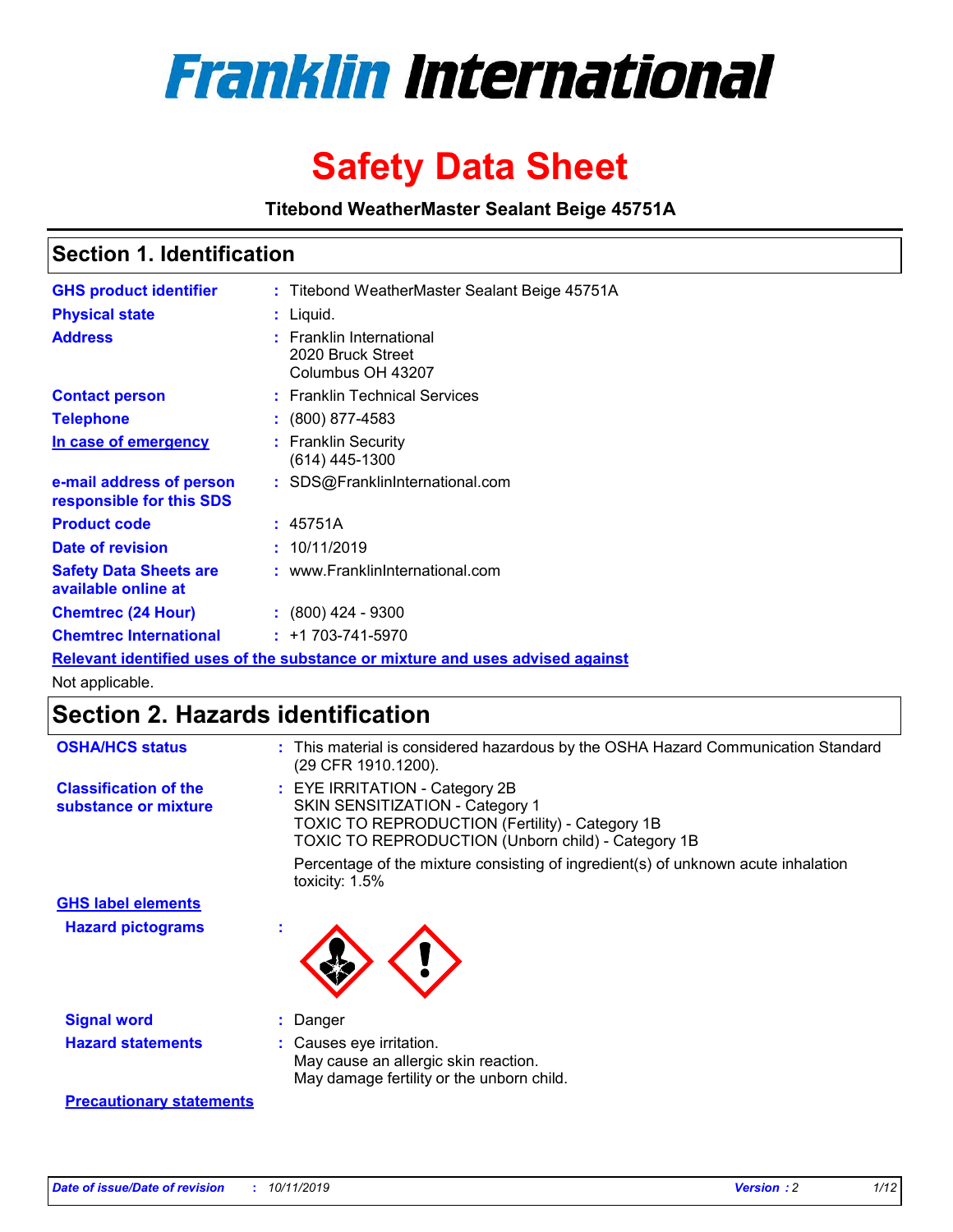### **Section 2. Hazards identification**

| <b>Prevention</b>                          | : Obtain special instructions before use. Do not handle until all safety precautions have<br>been read and understood. Wear protective gloves. Wear eye or face protection.<br>Wear protective clothing. Avoid breathing vapor. Wash hands thoroughly after handling.<br>Contaminated work clothing must not be allowed out of the workplace.                                                        |
|--------------------------------------------|------------------------------------------------------------------------------------------------------------------------------------------------------------------------------------------------------------------------------------------------------------------------------------------------------------------------------------------------------------------------------------------------------|
| <b>Response</b>                            | : IF exposed or concerned: Get medical attention. IF ON SKIN: Wash with plenty of<br>soap and water. Wash contaminated clothing before reuse. If skin irritation or rash<br>occurs: Get medical attention. IF IN EYES: Rinse cautiously with water for several<br>minutes. Remove contact lenses, if present and easy to do. Continue rinsing. If eye<br>irritation persists: Get medical attention. |
| <b>Storage</b>                             | : Store locked up.                                                                                                                                                                                                                                                                                                                                                                                   |
| <b>Disposal</b>                            | : Dispose of contents and container in accordance with all local, regional, national and<br>international regulations.                                                                                                                                                                                                                                                                               |
| <b>Hazards not otherwise</b><br>classified | : Product generates methanol during cure.                                                                                                                                                                                                                                                                                                                                                            |
|                                            |                                                                                                                                                                                                                                                                                                                                                                                                      |

## **Section 3. Composition/information on ingredients**

| <b>Substance/mixture</b><br>Mixture                  |                   |                     |
|------------------------------------------------------|-------------------|---------------------|
| <b>Ingredient name</b>                               | $\frac{9}{6}$     | <b>CAS number</b>   |
| 3-aminopropyltriethoxysilane<br>Dibutyltin dilaurate | l≤3<br>$\leq 0.3$ | 919-30-2<br>77-58-7 |

Any concentration shown as a range is to protect confidentiality or is due to batch variation.

**There are no additional ingredients present which, within the current knowledge of the supplier and in the concentrations applicable, are classified as hazardous to health or the environment and hence require reporting in this section.**

**Occupational exposure limits, if available, are listed in Section 8.**

### **Section 4. First aid measures**

| <b>Description of necessary first aid measures</b> |                                                                                                                                                                                                                                                                                                                                                                                                                                                                                                                                                                                                                                                                                                                                                                           |  |  |  |
|----------------------------------------------------|---------------------------------------------------------------------------------------------------------------------------------------------------------------------------------------------------------------------------------------------------------------------------------------------------------------------------------------------------------------------------------------------------------------------------------------------------------------------------------------------------------------------------------------------------------------------------------------------------------------------------------------------------------------------------------------------------------------------------------------------------------------------------|--|--|--|
| <b>Eye contact</b>                                 | : Immediately flush eyes with plenty of water, occasionally lifting the upper and lower<br>eyelids. Check for and remove any contact lenses. Continue to rinse for at least 10<br>minutes. If irritation persists, get medical attention.                                                                                                                                                                                                                                                                                                                                                                                                                                                                                                                                 |  |  |  |
| <b>Inhalation</b>                                  | : Remove victim to fresh air and keep at rest in a position comfortable for breathing. If<br>not breathing, if breathing is irregular or if respiratory arrest occurs, provide artificial<br>respiration or oxygen by trained personnel. It may be dangerous to the person providing<br>aid to give mouth-to-mouth resuscitation. Get medical attention. If unconscious, place<br>in recovery position and get medical attention immediately. Maintain an open airway.<br>Loosen tight clothing such as a collar, tie, belt or waistband. In case of inhalation of<br>decomposition products in a fire, symptoms may be delayed. The exposed person may<br>need to be kept under medical surveillance for 48 hours.                                                       |  |  |  |
| <b>Skin contact</b>                                | : Wash with plenty of soap and water. Remove contaminated clothing and shoes. Wash<br>contaminated clothing thoroughly with water before removing it, or wear gloves.<br>Continue to rinse for at least 10 minutes. Get medical attention. In the event of any<br>complaints or symptoms, avoid further exposure. Wash clothing before reuse. Clean<br>shoes thoroughly before reuse.                                                                                                                                                                                                                                                                                                                                                                                     |  |  |  |
| <b>Ingestion</b>                                   | : Wash out mouth with water. Remove dentures if any. Remove victim to fresh air and<br>keep at rest in a position comfortable for breathing. If material has been swallowed and<br>the exposed person is conscious, give small quantities of water to drink. Stop if the<br>exposed person feels sick as vomiting may be dangerous. Do not induce vomiting<br>unless directed to do so by medical personnel. If vomiting occurs, the head should be<br>kept low so that vomit does not enter the lungs. Get medical attention. Never give<br>anything by mouth to an unconscious person. If unconscious, place in recovery position<br>and get medical attention immediately. Maintain an open airway. Loosen tight clothing<br>such as a collar, tie, belt or waistband. |  |  |  |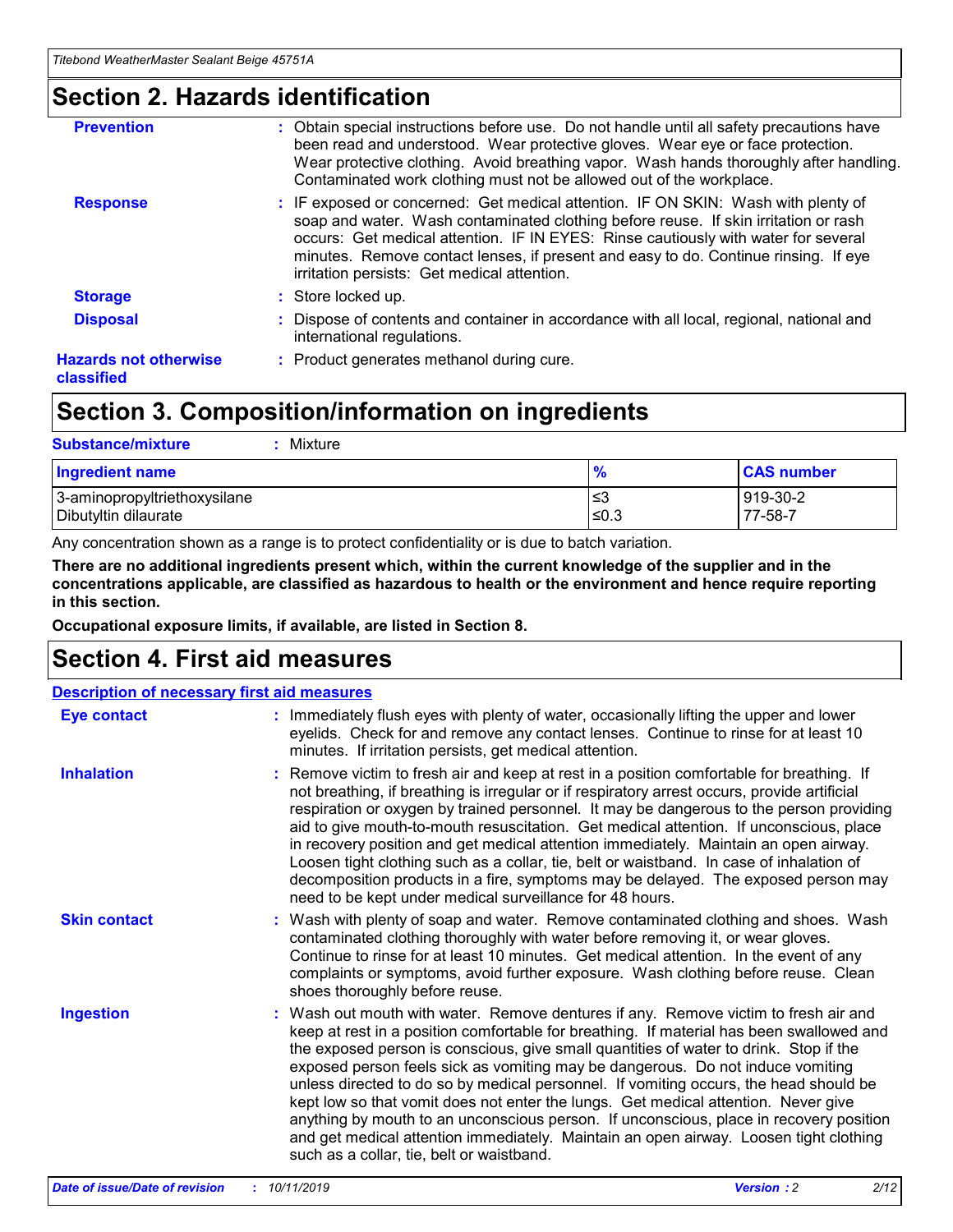## **Section 4. First aid measures**

| Most important symptoms/effects, acute and delayed |  |                                                                                                                                                                                                                                                                                                                                                                                                                 |
|----------------------------------------------------|--|-----------------------------------------------------------------------------------------------------------------------------------------------------------------------------------------------------------------------------------------------------------------------------------------------------------------------------------------------------------------------------------------------------------------|
| <b>Potential acute health effects</b>              |  |                                                                                                                                                                                                                                                                                                                                                                                                                 |
| <b>Eye contact</b>                                 |  | : May cause eye irritation.                                                                                                                                                                                                                                                                                                                                                                                     |
| <b>Inhalation</b>                                  |  | : No known significant effects or critical hazards.                                                                                                                                                                                                                                                                                                                                                             |
| <b>Skin contact</b>                                |  | : May cause skin irritation.                                                                                                                                                                                                                                                                                                                                                                                    |
| <b>Ingestion</b>                                   |  | : No known significant effects or critical hazards.                                                                                                                                                                                                                                                                                                                                                             |
| <b>Over-exposure signs/symptoms</b>                |  |                                                                                                                                                                                                                                                                                                                                                                                                                 |
| <b>Eye contact</b>                                 |  | : Adverse symptoms may include the following:<br>irritation<br>watering<br>redness                                                                                                                                                                                                                                                                                                                              |
| <b>Inhalation</b>                                  |  | : Adverse symptoms may include the following:<br>reduced fetal weight<br>increase in fetal deaths<br>skeletal malformations                                                                                                                                                                                                                                                                                     |
| <b>Skin contact</b>                                |  | : Adverse symptoms may include the following:<br>irritation<br>redness<br>reduced fetal weight<br>increase in fetal deaths<br>skeletal malformations                                                                                                                                                                                                                                                            |
| <b>Ingestion</b>                                   |  | : Adverse symptoms may include the following:<br>reduced fetal weight<br>increase in fetal deaths<br>skeletal malformations                                                                                                                                                                                                                                                                                     |
|                                                    |  | <b>Indication of immediate medical attention and special treatment needed, if necessary</b>                                                                                                                                                                                                                                                                                                                     |
| <b>Notes to physician</b>                          |  | : In case of inhalation of decomposition products in a fire, symptoms may be delayed.<br>The exposed person may need to be kept under medical surveillance for 48 hours.                                                                                                                                                                                                                                        |
| <b>Specific treatments</b>                         |  | : No specific treatment.                                                                                                                                                                                                                                                                                                                                                                                        |
| <b>Protection of first-aiders</b>                  |  | : No action shall be taken involving any personal risk or without suitable training. If it is<br>suspected that fumes are still present, the rescuer should wear an appropriate mask or<br>self-contained breathing apparatus. It may be dangerous to the person providing aid to<br>give mouth-to-mouth resuscitation. Wash contaminated clothing thoroughly with water<br>before removing it, or wear gloves. |

**See toxicological information (Section 11)**

### **Section 5. Fire-fighting measures**

| <b>Extinguishing media</b>                             |                                                                                                                                                                                                     |
|--------------------------------------------------------|-----------------------------------------------------------------------------------------------------------------------------------------------------------------------------------------------------|
| <b>Suitable extinguishing</b><br>media                 | : Use an extinguishing agent suitable for the surrounding fire.                                                                                                                                     |
| <b>Unsuitable extinguishing</b><br>media               | : None known.                                                                                                                                                                                       |
| <b>Specific hazards arising</b><br>from the chemical   | : In a fire or if heated, a pressure increase will occur and the container may burst.                                                                                                               |
| <b>Hazardous thermal</b><br>decomposition products     | : Decomposition products may include the following materials:<br>carbon dioxide<br>carbon monoxide<br>nitrogen oxides<br>metal oxide/oxides                                                         |
| <b>Special protective actions</b><br>for fire-fighters | : Promptly isolate the scene by removing all persons from the vicinity of the incident if<br>there is a fire. No action shall be taken involving any personal risk or without suitable<br>training. |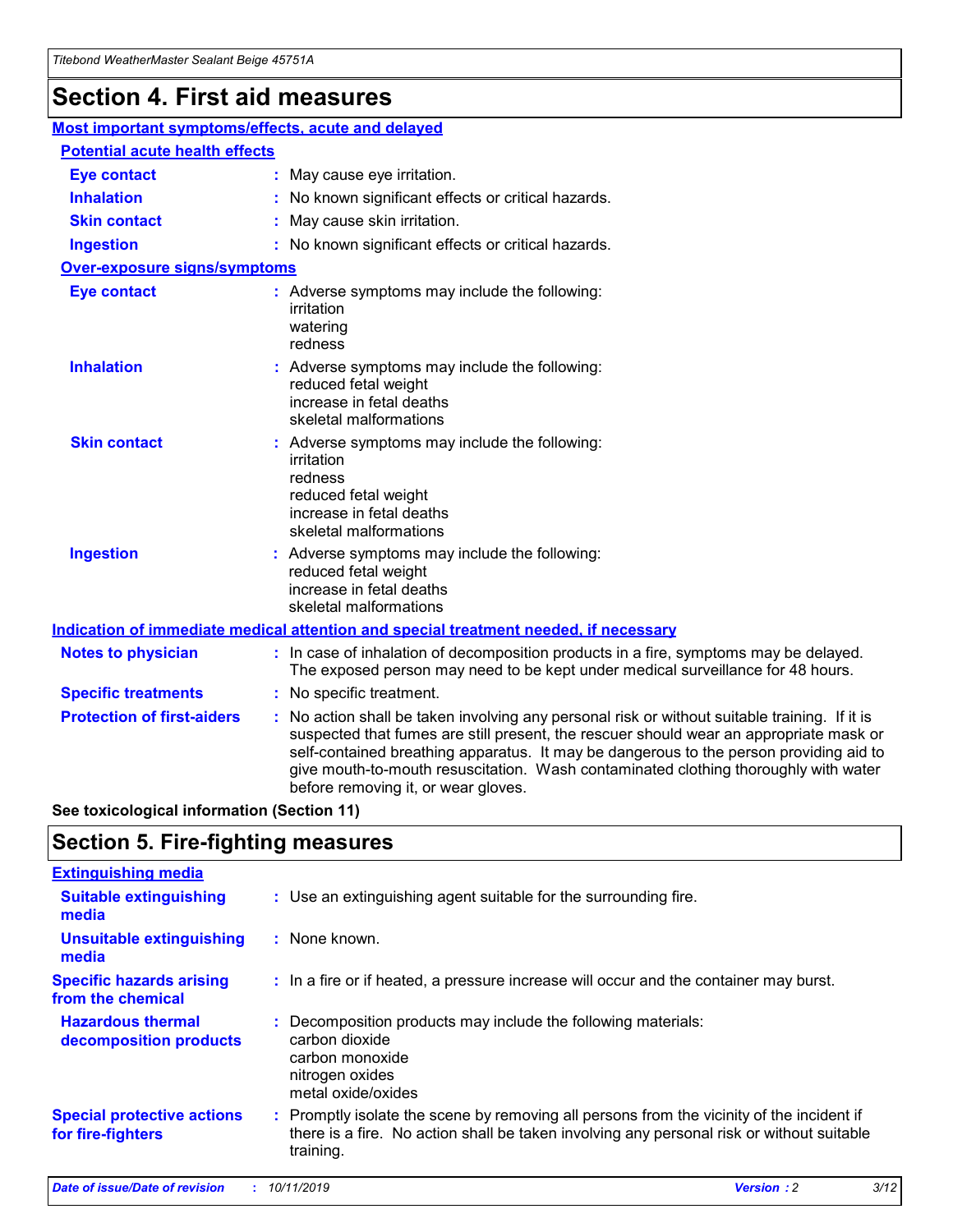### **Section 5. Fire-fighting measures**

**Special protective equipment for fire-fighters** Fire-fighters should wear appropriate protective equipment and self-contained breathing **:** apparatus (SCBA) with a full face-piece operated in positive pressure mode.

### **Section 6. Accidental release measures**

### **Personal precautions, protective equipment and emergency procedures**

| For non-emergency<br>personnel                               | : No action shall be taken involving any personal risk or without suitable training.<br>Evacuate surrounding areas. Keep unnecessary and unprotected personnel from<br>entering. Do not touch or walk through spilled material. Avoid breathing vapor or mist.<br>Provide adequate ventilation. Wear appropriate respirator when ventilation is<br>inadequate. Put on appropriate personal protective equipment.                                                                                                                                                                                                                                                                                             |
|--------------------------------------------------------------|--------------------------------------------------------------------------------------------------------------------------------------------------------------------------------------------------------------------------------------------------------------------------------------------------------------------------------------------------------------------------------------------------------------------------------------------------------------------------------------------------------------------------------------------------------------------------------------------------------------------------------------------------------------------------------------------------------------|
|                                                              | For emergency responders : If specialized clothing is required to deal with the spillage, take note of any information in<br>Section 8 on suitable and unsuitable materials. See also the information in "For non-<br>emergency personnel".                                                                                                                                                                                                                                                                                                                                                                                                                                                                  |
| <b>Environmental precautions</b>                             | : Avoid dispersal of spilled material and runoff and contact with soil, waterways, drains<br>and sewers. Inform the relevant authorities if the product has caused environmental<br>pollution (sewers, waterways, soil or air).                                                                                                                                                                                                                                                                                                                                                                                                                                                                              |
| <b>Methods and materials for containment and cleaning up</b> |                                                                                                                                                                                                                                                                                                                                                                                                                                                                                                                                                                                                                                                                                                              |
| <b>Small spill</b>                                           | : Stop leak if without risk. Move containers from spill area. Dilute with water and mop up<br>if water-soluble. Alternatively, or if water-insoluble, absorb with an inert dry material and<br>place in an appropriate waste disposal container. Dispose of via a licensed waste<br>disposal contractor.                                                                                                                                                                                                                                                                                                                                                                                                     |
| <b>Large spill</b>                                           | : Stop leak if without risk. Move containers from spill area. Approach release from<br>upwind. Prevent entry into sewers, water courses, basements or confined areas. Wash<br>spillages into an effluent treatment plant or proceed as follows. Contain and collect<br>spillage with non-combustible, absorbent material e.g. sand, earth, vermiculite or<br>diatomaceous earth and place in container for disposal according to local regulations<br>(see Section 13). Dispose of via a licensed waste disposal contractor. Contaminated<br>absorbent material may pose the same hazard as the spilled product. Note: see<br>Section 1 for emergency contact information and Section 13 for waste disposal. |

## **Section 7. Handling and storage**

| <b>Precautions for safe handling</b>                                             |                                                                                                                                                                                                                                                                                                                                                                                                                                                                                                                                                                                                                                                                                                                                                                                                                                                  |
|----------------------------------------------------------------------------------|--------------------------------------------------------------------------------------------------------------------------------------------------------------------------------------------------------------------------------------------------------------------------------------------------------------------------------------------------------------------------------------------------------------------------------------------------------------------------------------------------------------------------------------------------------------------------------------------------------------------------------------------------------------------------------------------------------------------------------------------------------------------------------------------------------------------------------------------------|
| <b>Protective measures</b>                                                       | : Put on appropriate personal protective equipment (see Section 8). Persons with a<br>history of skin sensitization problems should not be employed in any process in which<br>this product is used. Avoid exposure - obtain special instructions before use. Avoid<br>exposure during pregnancy. Do not handle until all safety precautions have been read<br>and understood. Do not get in eyes or on skin or clothing. Do not ingest. Avoid<br>breathing vapor or mist. If during normal use the material presents a respiratory hazard,<br>use only with adequate ventilation or wear appropriate respirator. Keep in the original<br>container or an approved alternative made from a compatible material, kept tightly<br>closed when not in use. Empty containers retain product residue and can be hazardous.<br>Do not reuse container. |
| <b>Advice on general</b><br>occupational hygiene                                 | : Eating, drinking and smoking should be prohibited in areas where this material is<br>handled, stored and processed. Workers should wash hands and face before eating,<br>drinking and smoking. Remove contaminated clothing and protective equipment before<br>entering eating areas. See also Section 8 for additional information on hygiene<br>measures.                                                                                                                                                                                                                                                                                                                                                                                                                                                                                    |
| <b>Conditions for safe storage,</b><br>including any<br><b>incompatibilities</b> | : Store between the following temperatures: 0 to 120 $\degree$ C (32 to 248 $\degree$ F). Store in<br>accordance with local regulations. Store in original container protected from direct<br>sunlight in a dry, cool and well-ventilated area, away from incompatible materials (see<br>Section 10) and food and drink. Store locked up. Keep container tightly closed and<br>sealed until ready for use. Containers that have been opened must be carefully<br>resealed and kept upright to prevent leakage. Do not store in unlabeled containers.<br>Use appropriate containment to avoid environmental contamination. See Section 10 for<br>incompatible materials before handling or use.                                                                                                                                                   |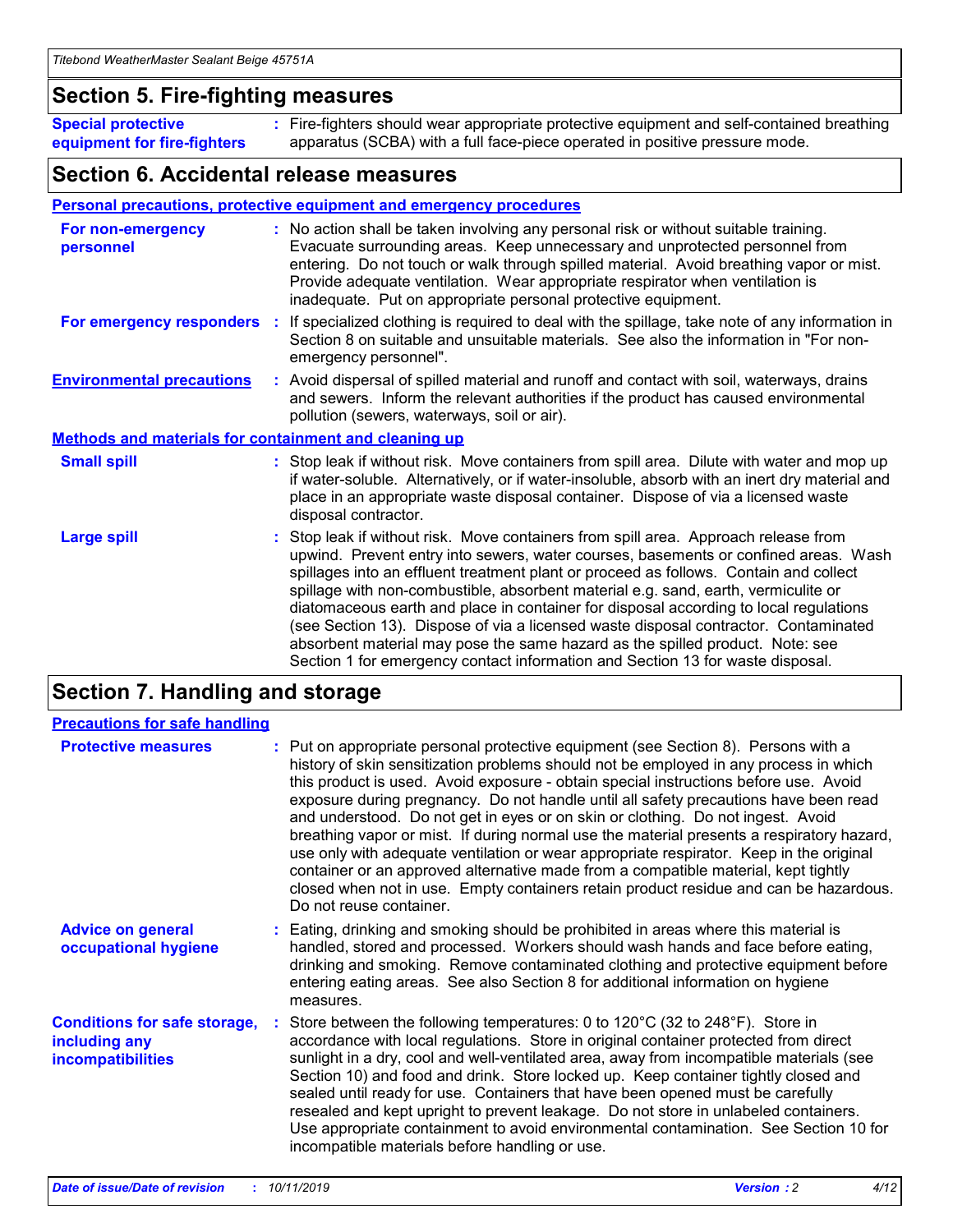## **Section 8. Exposure controls/personal protection**

### **Control parameters**

### **Occupational exposure limits**

| <b>Ingredient name</b>                               |    |                        | <b>Exposure limits</b>                                                                                                                                                                                                                                                                                                                                                                                                                                                                                                                                                                                                 |
|------------------------------------------------------|----|------------------------|------------------------------------------------------------------------------------------------------------------------------------------------------------------------------------------------------------------------------------------------------------------------------------------------------------------------------------------------------------------------------------------------------------------------------------------------------------------------------------------------------------------------------------------------------------------------------------------------------------------------|
| 3-aminopropyltriethoxysilane<br>Dibutyltin dilaurate |    |                        | None.<br>ACGIH TLV (United States, 3/2019). Absorbed through skin.<br>Notes: as Sn<br>TWA: $0.1 \text{ mg/m}^3$ , (as Sn) 8 hours.<br>STEL: 0.2 mg/m <sup>3</sup> , (as Sn) 15 minutes.<br>NIOSH REL (United States, 10/2016). Absorbed through skin.<br>Notes: as Sn<br>TWA: 0.1 mg/m <sup>3</sup> , (as Sn) 10 hours.<br>OSHA PEL (United States, 5/2018). Notes: as Sn<br>TWA: $0.1 \text{ mg/m}^3$ , (as Sn) 8 hours.<br>OSHA PEL 1989 (United States, 3/1989). Absorbed through skin.<br>Notes: measured as Sn<br>TWA: 0.1 mg/m <sup>3</sup> , (measured as Sn) 8 hours. Form: Organic                            |
| <b>Appropriate engineering</b><br>controls           |    |                        | : If user operations generate dust, fumes, gas, vapor or mist, use process enclosures,<br>local exhaust ventilation or other engineering controls to keep worker exposure to<br>airborne contaminants below any recommended or statutory limits.                                                                                                                                                                                                                                                                                                                                                                       |
| <b>Environmental exposure</b><br>controls            |    |                        | Emissions from ventilation or work process equipment should be checked to ensure<br>they comply with the requirements of environmental protection legislation. In some<br>cases, fume scrubbers, filters or engineering modifications to the process equipment<br>will be necessary to reduce emissions to acceptable levels.                                                                                                                                                                                                                                                                                          |
| <b>Individual protection measures</b>                |    |                        |                                                                                                                                                                                                                                                                                                                                                                                                                                                                                                                                                                                                                        |
| <b>Hygiene measures</b>                              |    |                        | : Wash hands, forearms and face thoroughly after handling chemical products, before<br>eating, smoking and using the lavatory and at the end of the working period.<br>Appropriate techniques should be used to remove potentially contaminated clothing.<br>Contaminated work clothing should not be allowed out of the workplace. Wash<br>contaminated clothing before reusing. Ensure that eyewash stations and safety<br>showers are close to the workstation location.                                                                                                                                            |
| <b>Eye/face protection</b>                           |    |                        | : Safety eyewear complying with an approved standard should be used when a risk<br>assessment indicates this is necessary to avoid exposure to liquid splashes, mists,<br>gases or dusts. If contact is possible, the following protection should be worn, unless<br>the assessment indicates a higher degree of protection: chemical splash goggles.                                                                                                                                                                                                                                                                  |
| <b>Skin protection</b>                               |    |                        |                                                                                                                                                                                                                                                                                                                                                                                                                                                                                                                                                                                                                        |
| <b>Hand protection</b>                               |    |                        | : Chemical-resistant, impervious gloves complying with an approved standard should be<br>worn at all times when handling chemical products if a risk assessment indicates this is<br>necessary. Considering the parameters specified by the glove manufacturer, check<br>during use that the gloves are still retaining their protective properties. It should be<br>noted that the time to breakthrough for any glove material may be different for different<br>glove manufacturers. In the case of mixtures, consisting of several substances, the<br>protection time of the gloves cannot be accurately estimated. |
| <b>Body protection</b>                               |    | handling this product. | Personal protective equipment for the body should be selected based on the task being<br>performed and the risks involved and should be approved by a specialist before                                                                                                                                                                                                                                                                                                                                                                                                                                                |
| <b>Other skin protection</b>                         |    |                        | : Appropriate footwear and any additional skin protection measures should be selected<br>based on the task being performed and the risks involved and should be approved by a<br>specialist before handling this product.                                                                                                                                                                                                                                                                                                                                                                                              |
| <b>Respiratory protection</b>                        | ÷. | aspects of use.        | Based on the hazard and potential for exposure, select a respirator that meets the<br>appropriate standard or certification. Respirators must be used according to a<br>respiratory protection program to ensure proper fitting, training, and other important                                                                                                                                                                                                                                                                                                                                                         |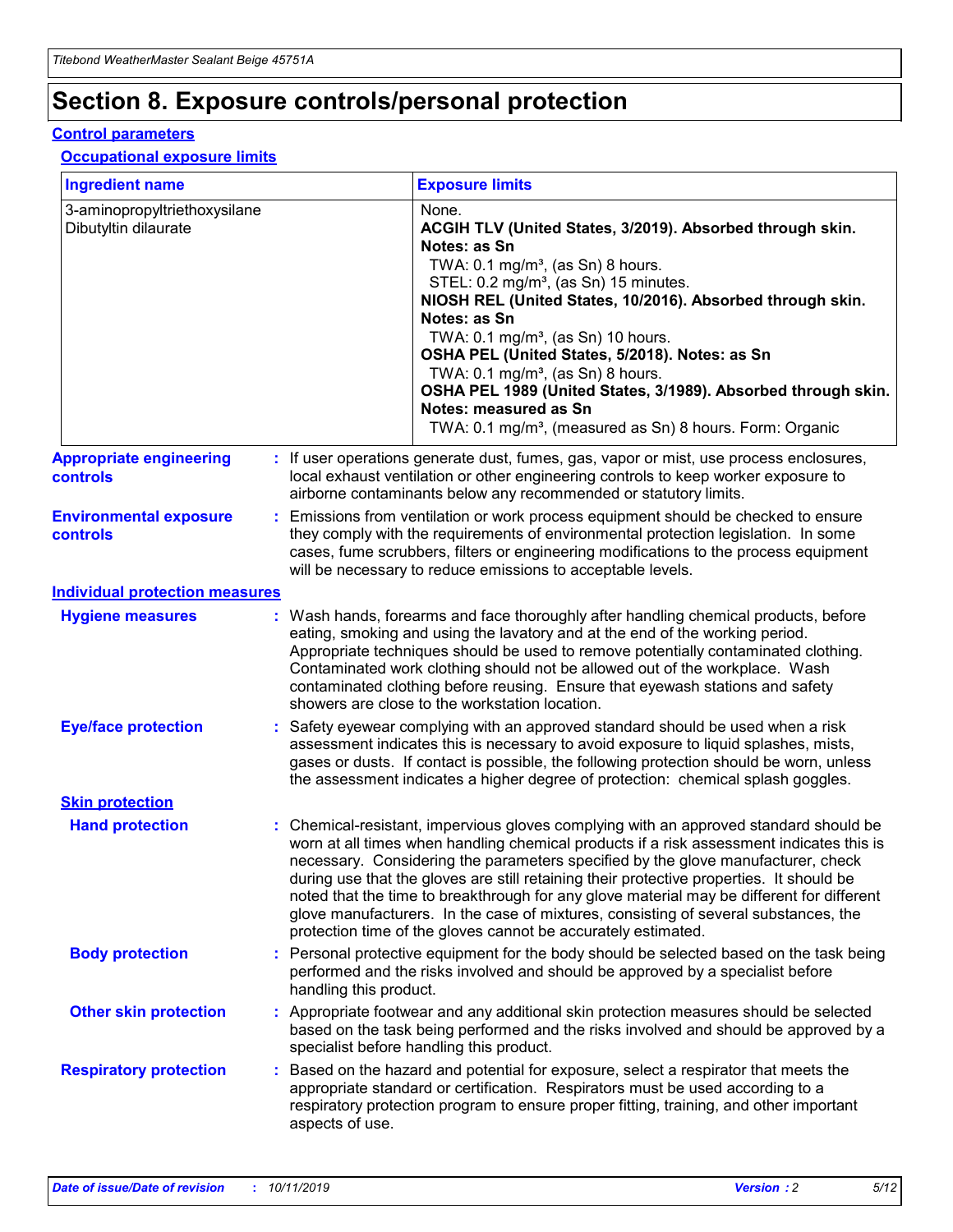### **Section 9. Physical and chemical properties**

#### **Appearance**

| <b>Physical state</b>                                  | : Liquid. [Paste.]                                              |
|--------------------------------------------------------|-----------------------------------------------------------------|
| <b>Color</b>                                           | Beige.                                                          |
| Odor                                                   | None [Slight]                                                   |
| <b>Odor threshold</b>                                  | $:$ Not available.                                              |
| рH                                                     | : Not applicable.                                               |
| <b>Melting point</b>                                   | : Not available.                                                |
| <b>Boiling point</b>                                   | : >100°C (>212°F)                                               |
| <b>Flash point</b>                                     | : Closed cup: >200°C (>392°F) [Setaflash.]                      |
| <b>Evaporation rate</b>                                | $:$ <1 (butyl acetate = 1)                                      |
| <b>Flammability (solid, gas)</b>                       | : Not available.                                                |
| <b>Lower and upper explosive</b><br>(flammable) limits | : Not available.                                                |
| <b>VOC (less water, less</b><br>exempt solvents)       | $: 0$ g/l                                                       |
| <b>Volatility</b>                                      | $: 0\%$ (w/w)                                                   |
| <b>Vapor density</b>                                   | : Not available.                                                |
| <b>Relative density</b>                                | : 1.4329                                                        |
| <b>Solubility</b>                                      | Insoluble in the following materials: cold water and hot water. |
| <b>Solubility in water</b>                             | : Not available.                                                |
| <b>Partition coefficient: n-</b><br>octanol/water      | : Not available.                                                |
|                                                        |                                                                 |
| <b>Auto-ignition temperature</b>                       | : Not available.                                                |
| <b>Decomposition temperature</b>                       | : Not available.                                                |

### **Section 10. Stability and reactivity**

| <b>Reactivity</b>                            |    | : No specific test data related to reactivity available for this product or its ingredients.            |
|----------------------------------------------|----|---------------------------------------------------------------------------------------------------------|
| <b>Chemical stability</b>                    |    | : The product is stable.                                                                                |
| <b>Possibility of hazardous</b><br>reactions |    | : Under normal conditions of storage and use, hazardous reactions will not occur.                       |
| <b>Conditions to avoid</b>                   |    | : No specific data.                                                                                     |
| <b>Incompatible materials</b>                | ٠. | No specific data.                                                                                       |
| <b>Hazardous decomposition</b><br>products   | ÷. | Under normal conditions of storage and use, hazardous decomposition products should<br>not be produced. |

## **Section 11. Toxicological information**

### **Information on toxicological effects**

### **Acute toxicity**

| <b>Product/ingredient name</b> | <b>Result</b>           | <b>Species</b> | <b>Dose</b>                | <b>Exposure</b> |
|--------------------------------|-------------------------|----------------|----------------------------|-----------------|
| 3-aminopropyltriethoxysilane   | <b>ILD50 Dermal</b>     | Rabbit         | 4.29 g/kg                  |                 |
| Dibutyltin dilaurate           | ILD50 Oral<br>LD50 Oral | Rat<br>Rat     | $1.57$ g/kg<br>175 $mg/kg$ |                 |
|                                |                         |                |                            |                 |

**Irritation/Corrosion**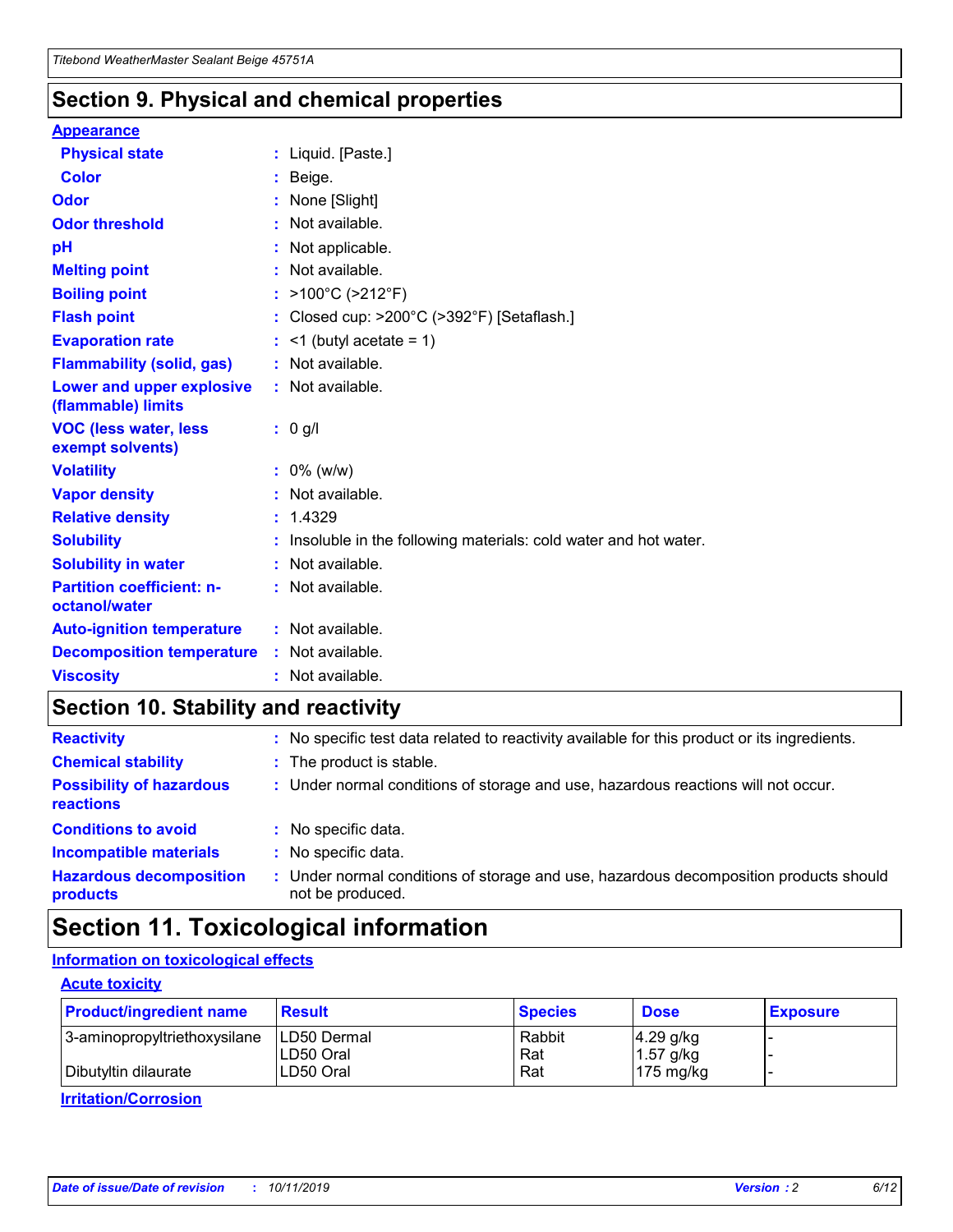## **Section 11. Toxicological information**

| <b>Product/ingredient name</b> | <b>Result</b>            | <b>Species</b> | <b>Score</b> | <b>Exposure</b>           | <b>Observation</b> |
|--------------------------------|--------------------------|----------------|--------------|---------------------------|--------------------|
| 3-aminopropyltriethoxysilane   | Eyes - Mild irritant     | Rabbit         |              | $100$ mg                  |                    |
|                                | Eyes - Severe irritant   | Rabbit         |              | 24 hours 750              |                    |
|                                |                          |                |              | ug                        |                    |
|                                | Skin - Severe irritant   | Rabbit         |              | 24 hours 5                | -                  |
| Dibutyltin dilaurate           | Eyes - Moderate irritant | Rabbit         |              | mg<br><b>24 hours 100</b> |                    |
|                                |                          |                |              | mg                        |                    |
|                                | Skin - Severe irritant   | Rabbit         |              | 500 mg                    | -                  |

### **Sensitization**

Not available.

### **Mutagenicity**

Not available.

#### **Carcinogenicity**

Not available.

#### **Reproductive toxicity**

Not available.

#### **Teratogenicity**

Not available.

### **Specific target organ toxicity (single exposure)**

Not available.

#### **Specific target organ toxicity (repeated exposure)**

| <b>Name</b>                                                                         |                                                                            | <b>Category</b>                                     | <b>Route of</b><br>exposure | <b>Target organs</b> |
|-------------------------------------------------------------------------------------|----------------------------------------------------------------------------|-----------------------------------------------------|-----------------------------|----------------------|
| Dibutyltin dilaurate                                                                |                                                                            | Category 1                                          |                             | respiratory system   |
| <b>Aspiration hazard</b><br>Not available.                                          |                                                                            |                                                     |                             |                      |
| <b>Information on the likely</b><br>routes of exposure                              | : Not available.                                                           |                                                     |                             |                      |
| <b>Potential acute health effects</b>                                               |                                                                            |                                                     |                             |                      |
| <b>Eye contact</b>                                                                  | : May cause eye irritation.                                                |                                                     |                             |                      |
| <b>Inhalation</b>                                                                   |                                                                            | : No known significant effects or critical hazards. |                             |                      |
| <b>Skin contact</b>                                                                 | : May cause skin irritation.                                               |                                                     |                             |                      |
| <b>Ingestion</b>                                                                    |                                                                            | : No known significant effects or critical hazards. |                             |                      |
| <b>Symptoms related to the physical, chemical and toxicological characteristics</b> |                                                                            |                                                     |                             |                      |
| <b>Eye contact</b>                                                                  | irritation<br>watering<br>redness                                          | : Adverse symptoms may include the following:       |                             |                      |
| <b>Inhalation</b>                                                                   | reduced fetal weight<br>increase in fetal deaths<br>skeletal malformations | : Adverse symptoms may include the following:       |                             |                      |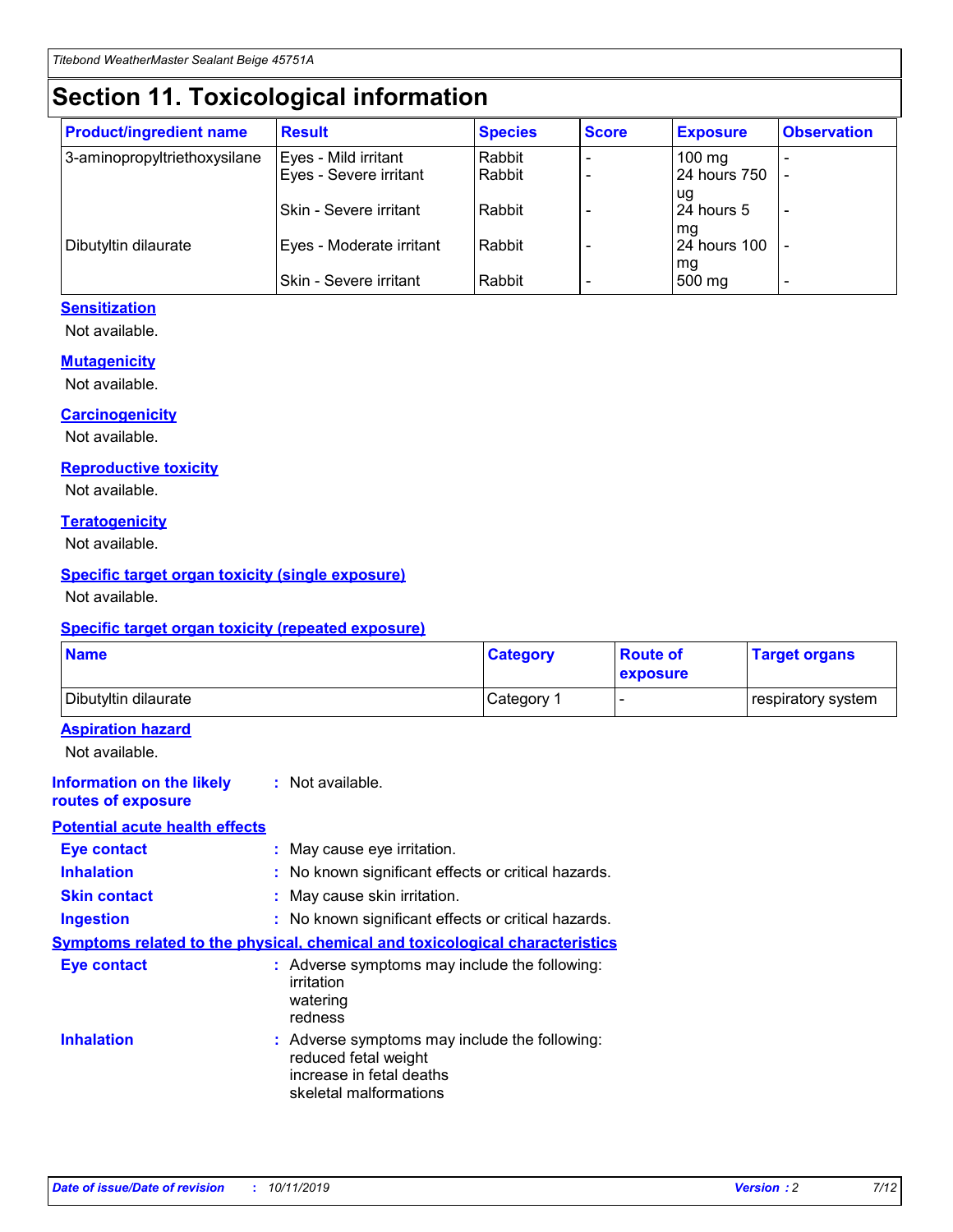## **Section 11. Toxicological information**

| <b>Skin contact</b>                     | : Adverse symptoms may include the following:                                                            |
|-----------------------------------------|----------------------------------------------------------------------------------------------------------|
|                                         | irritation                                                                                               |
|                                         | redness                                                                                                  |
|                                         | reduced fetal weight                                                                                     |
|                                         | increase in fetal deaths                                                                                 |
|                                         | skeletal malformations                                                                                   |
| <b>Ingestion</b>                        | : Adverse symptoms may include the following:                                                            |
|                                         | reduced fetal weight                                                                                     |
|                                         | increase in fetal deaths                                                                                 |
|                                         | skeletal malformations                                                                                   |
|                                         | Delayed and immediate effects and also chronic effects from short and long term exposure                 |
| <b>Short term exposure</b>              |                                                                                                          |
| <b>Potential immediate</b>              | : Not available.                                                                                         |
| effects                                 |                                                                                                          |
| <b>Potential delayed effects</b>        | : Not available.                                                                                         |
| Long term exposure                      |                                                                                                          |
| <b>Potential immediate</b>              | : Not available.                                                                                         |
| effects                                 |                                                                                                          |
| <b>Potential delayed effects</b>        | : Not available.                                                                                         |
| <b>Potential chronic health effects</b> |                                                                                                          |
| Not available.                          |                                                                                                          |
| <b>General</b>                          | : Once sensitized, a severe allergic reaction may occur when subsequently exposed to<br>very low levels. |
| <b>Carcinogenicity</b>                  | : No known significant effects or critical hazards.                                                      |
| <b>Mutagenicity</b>                     | No known significant effects or critical hazards.                                                        |
| <b>Teratogenicity</b>                   | May damage the unborn child.                                                                             |
| <b>Developmental effects</b>            | No known significant effects or critical hazards.                                                        |
| <b>Fertility effects</b>                | : May damage fertility.                                                                                  |
| <b>Numerical measures of toxicity</b>   |                                                                                                          |
| <b>Acute toxicity estimates</b>         |                                                                                                          |
|                                         |                                                                                                          |

Not available.

## **Section 12. Ecological information**

### **Toxicity**

| <b>Product/ingredient name</b> | <b>Result</b>                     | <b>Species</b>                       | <b>Exposure</b> |
|--------------------------------|-----------------------------------|--------------------------------------|-----------------|
| Dibutyltin dilaurate           | Chronic EC10 > 2 mg/l Fresh water | Algae - Scenedesmus<br>I subspicatus | l 96 hours      |

### **Persistence and degradability**

| <b>Product/ingredient name</b> | <b>Test</b>                                                                    | <b>Result</b>  |                   | <b>Dose</b> | <b>Inoculum</b>         |
|--------------------------------|--------------------------------------------------------------------------------|----------------|-------------------|-------------|-------------------------|
| Dibutyltin dilaurate           | OECD 301F<br>Ready<br>Biodegradability -<br>Manometric<br>Respirometry<br>Test | 23 % - 28 days |                   |             |                         |
| <b>Product/ingredient name</b> | <b>Aquatic half-life</b>                                                       |                | <b>Photolysis</b> |             | <b>Biodegradability</b> |
| Dibutyltin dilaurate           |                                                                                |                |                   |             | Inherent                |

### **Bioaccumulative potential**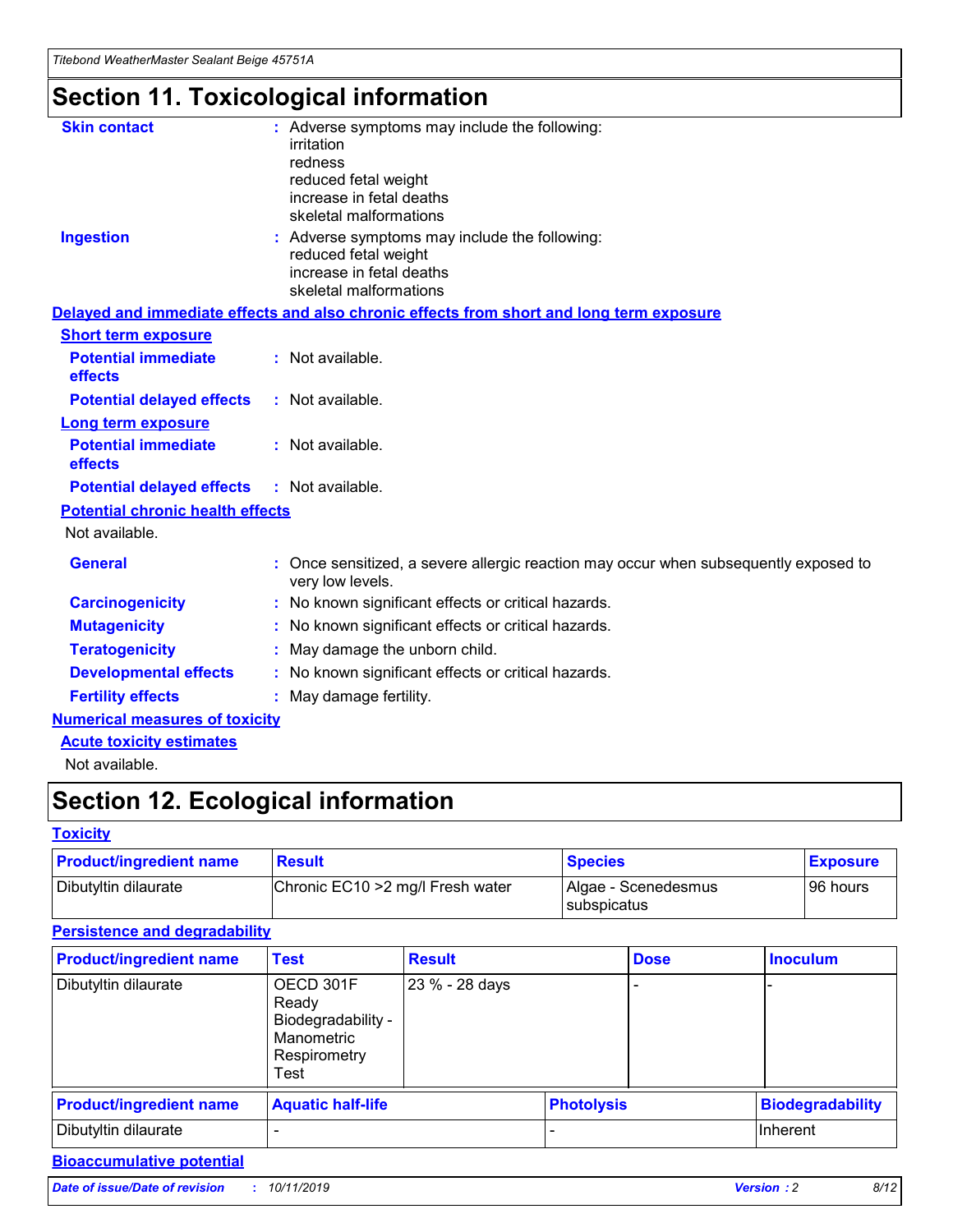## **Section 12. Ecological information**

| <b>Product/ingredient name</b> | $LoaPow$ | <b>BCF</b> | <b>Potential</b> |
|--------------------------------|----------|------------|------------------|
| 3-aminopropyltriethoxysilane   | 1.7      | 3.4        | low              |
| Dibutyltin dilaurate           | 4.44     | 2.91       | low              |

### **Mobility in soil**

| <i></i>                                                       |                                                     |
|---------------------------------------------------------------|-----------------------------------------------------|
| <b>Soil/water partition</b><br>coefficient (K <sub>oc</sub> ) | : Not available.                                    |
| <b>Other adverse effects</b>                                  | : No known significant effects or critical hazards. |

### **Section 13. Disposal considerations**

**Disposal methods :**

The generation of waste should be avoided or minimized wherever possible. Disposal of this product, solutions and any by-products should at all times comply with the requirements of environmental protection and waste disposal legislation and any regional local authority requirements. Dispose of surplus and non-recyclable products via a licensed waste disposal contractor. Waste should not be disposed of untreated to the sewer unless fully compliant with the requirements of all authorities with jurisdiction. Waste packaging should be recycled. Incineration or landfill should only be considered when recycling is not feasible. This material and its container must be disposed of in a safe way. Care should be taken when handling emptied containers that have not been cleaned or rinsed out. Empty containers or liners may retain some product residues. Avoid dispersal of spilled material and runoff and contact with soil, waterways, drains and sewers.

## **Section 14. Transport information**

|                                      | <b>DOT</b><br><b>Classification</b> | <b>TDG</b><br><b>Classification</b> | <b>Mexico</b><br><b>Classification</b> | <b>ADR/RID</b> | <b>IMDG</b>              | <b>IATA</b>              |
|--------------------------------------|-------------------------------------|-------------------------------------|----------------------------------------|----------------|--------------------------|--------------------------|
| <b>UN number</b>                     | Not regulated.                      | Not regulated.                      | Not regulated.                         | Not regulated. | Not regulated.           | Not regulated.           |
| <b>UN proper</b><br>shipping name    | $\blacksquare$                      |                                     |                                        |                |                          |                          |
| <b>Transport</b><br>hazard class(es) | $\blacksquare$                      | $\overline{\phantom{a}}$            | $\blacksquare$                         | $\blacksquare$ | $\overline{\phantom{a}}$ | $\overline{\phantom{0}}$ |
| <b>Packing group</b>                 | $\overline{\phantom{a}}$            | $\overline{\phantom{0}}$            | $\overline{\phantom{a}}$               | -              | $\overline{\phantom{0}}$ | $\overline{\phantom{a}}$ |
| <b>Environmental</b><br>hazards      | No.                                 | No.                                 | No.                                    | No.            | No.                      | No.                      |

## **Section 15. Regulatory information**

### **U.S. Federal regulations**

### **SARA 302/304**

### **Composition/information on ingredients**

No products were found.

**SARA 304 RQ :** Not applicable.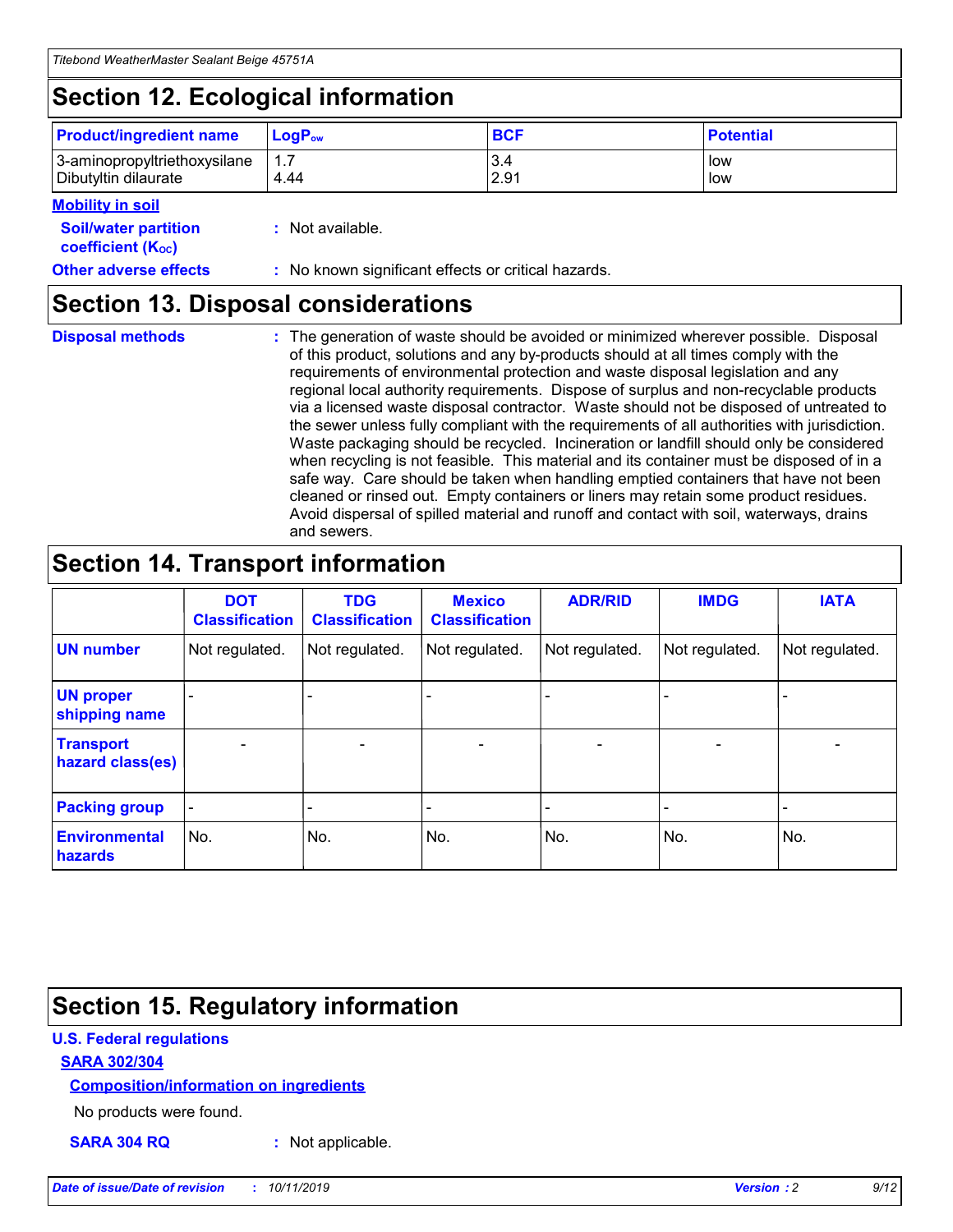## **Section 15. Regulatory information**

### **SARA 311/312**

**Classification :** EYE IRRITATION - Category 2B SKIN SENSITIZATION - Category 1 TOXIC TO REPRODUCTION (Fertility) - Category 1B TOXIC TO REPRODUCTION (Unborn child) - Category 1B

### **Composition/information on ingredients**

| <b>Name</b>                  | $\frac{9}{6}$ | <b>Classification</b>                                                                                            |
|------------------------------|---------------|------------------------------------------------------------------------------------------------------------------|
| 3-aminopropyltriethoxysilane | $\leq$ 3      | <b>FLAMMABLE LIQUIDS - Category 4</b><br><b>ACUTE TOXICITY (oral) - Category 4</b>                               |
|                              |               | SKIN IRRITATION - Category 2<br>EYE IRRITATION - Category 2A                                                     |
| Dibutyltin dilaurate         | ≤0.3          | ACUTE TOXICITY (oral) - Category 3<br>SKIN CORROSION - Category 1C                                               |
|                              |               | SERIOUS EYE DAMAGE - Category 1<br>SKIN SENSITIZATION - Category 1<br><b>GERM CELL MUTAGENICITY - Category 2</b> |
|                              |               | TOXIC TO REPRODUCTION (Fertility) - Category 1B<br>TOXIC TO REPRODUCTION (Unborn child) - Category 1B            |
|                              |               | SPECIFIC TARGET ORGAN TOXICITY (REPEATED<br>EXPOSURE) (respiratory system) - Category 1                          |

#### **State regulations**

| <b>Massachusetts</b> | : None of the components are listed. |
|----------------------|--------------------------------------|
| <b>New York</b>      | : None of the components are listed. |
| <b>New Jersey</b>    | : None of the components are listed. |
| <b>Pennsylvania</b>  | : None of the components are listed. |

#### **California Prop. 65**

**A** WARNING: This product can expose you to methanol, which is known to the State of California to cause birth defects or other reproductive harm. For more information go to www.P65Warnings.ca.gov.

| <b>Ingredient name</b> | No significant risk Maximum<br>level | acceptable dosage<br>level |
|------------------------|--------------------------------------|----------------------------|
| methanol               |                                      | Yes.                       |

#### **International regulations**

**Chemical Weapon Convention List Schedules I, II & III Chemicals** Not listed.

#### **Montreal Protocol**

Not listed.

**Stockholm Convention on Persistent Organic Pollutants**

Not listed.

### **UNECE Aarhus Protocol on POPs and Heavy Metals**

Not listed.

### **Inventory list**

### **China :** All components are listed or exempted.

**United States TSCA 8(b) inventory :** All components are active or exempted.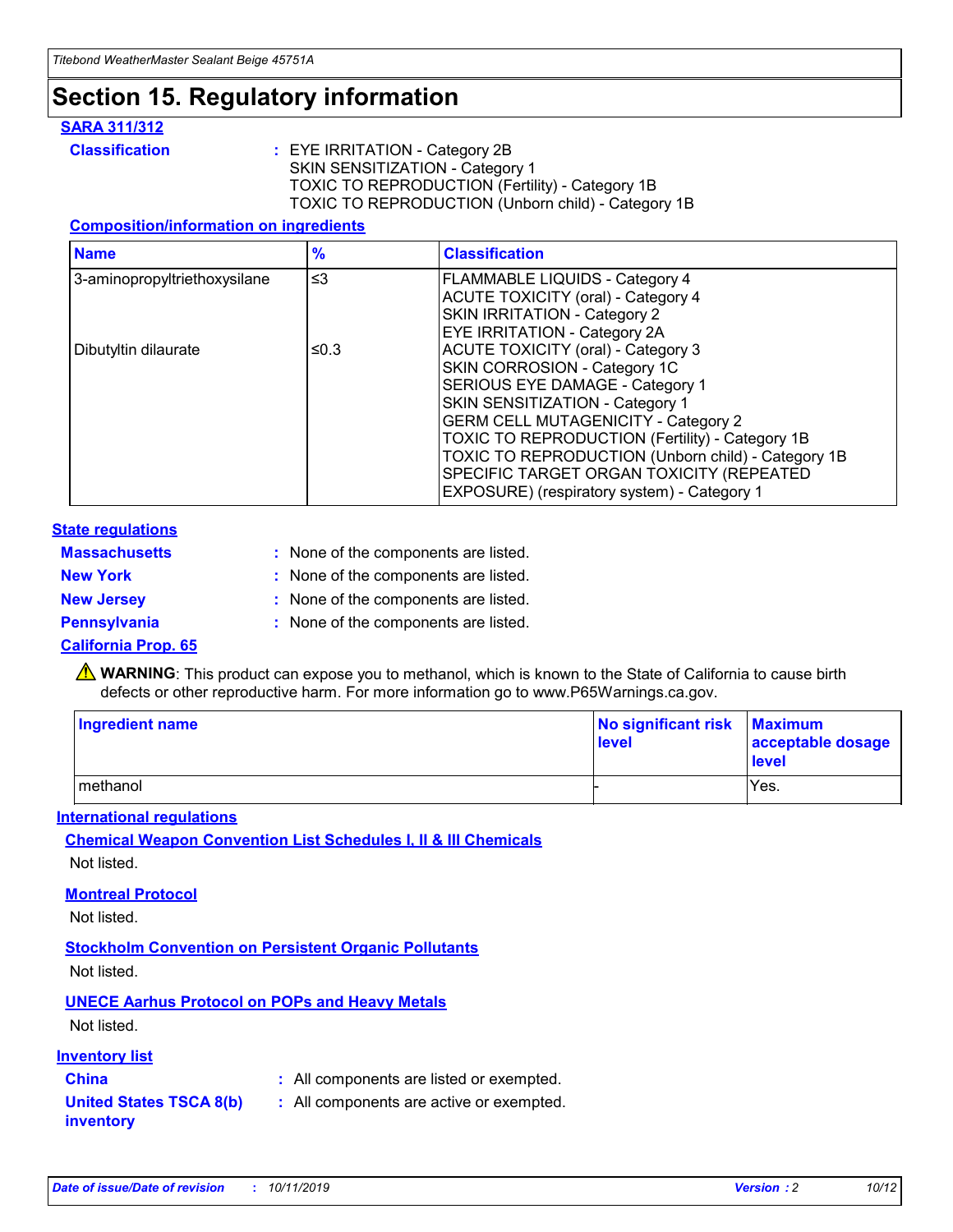## **Section 16. Other information**

**Hazardous Material Information System (U.S.A.)**



**Caution: HMIS® ratings are based on a 0-4 rating scale, with 0 representing minimal hazards or risks, and 4 representing significant hazards or risks. Although HMIS® ratings and the associated label are not required on SDSs or products leaving a facility under 29 CFR 1910.1200, the preparer may choose to provide them. HMIS® ratings are to be used with a fully implemented HMIS® program. HMIS® is a registered trademark and service mark of the American Coatings Association, Inc.**

**The customer is responsible for determining the PPE code for this material. For more information on HMIS® Personal Protective Equipment (PPE) codes, consult the HMIS® Implementation Manual.**

#### **National Fire Protection Association (U.S.A.)**



**Reprinted with permission from NFPA 704-2001, Identification of the Hazards of Materials for Emergency Response Copyright ©1997, National Fire Protection Association, Quincy, MA 02269. This reprinted material is not the complete and official position of the National Fire Protection Association, on the referenced subject which is represented only by the standard in its entirety.**

**Copyright ©2001, National Fire Protection Association, Quincy, MA 02269. This warning system is intended to be interpreted and applied only by properly trained individuals to identify fire, health and reactivity hazards of chemicals. The user is referred to certain limited number of chemicals with recommended classifications in NFPA 49 and NFPA 325, which would be used as a guideline only. Whether the chemicals are classified by NFPA or not, anyone using the 704 systems to classify chemicals does so at their own risk.**

**Procedure used to derive the classification**

| <b>Classification</b>                                                                                                                                                    |                                                                                                                                                  | <b>Justification</b>                                                                                                                                                                                                                                                                                                                                                                                                 |  |
|--------------------------------------------------------------------------------------------------------------------------------------------------------------------------|--------------------------------------------------------------------------------------------------------------------------------------------------|----------------------------------------------------------------------------------------------------------------------------------------------------------------------------------------------------------------------------------------------------------------------------------------------------------------------------------------------------------------------------------------------------------------------|--|
| EYE IRRITATION - Category 2B<br>SKIN SENSITIZATION - Category 1<br>TOXIC TO REPRODUCTION (Fertility) - Category 1B<br>TOXIC TO REPRODUCTION (Unborn child) - Category 1B |                                                                                                                                                  | Expert judgment<br>Expert judgment<br>Expert judgment<br>Expert judgment                                                                                                                                                                                                                                                                                                                                             |  |
| <b>History</b>                                                                                                                                                           |                                                                                                                                                  |                                                                                                                                                                                                                                                                                                                                                                                                                      |  |
| Date of printing                                                                                                                                                         | : 4/22/2022                                                                                                                                      |                                                                                                                                                                                                                                                                                                                                                                                                                      |  |
| Date of issue/Date of<br>revision                                                                                                                                        | : 10/11/2019                                                                                                                                     |                                                                                                                                                                                                                                                                                                                                                                                                                      |  |
| Date of previous issue                                                                                                                                                   | : 10/16/2020                                                                                                                                     |                                                                                                                                                                                                                                                                                                                                                                                                                      |  |
| <b>Version</b>                                                                                                                                                           | $\therefore$ 2                                                                                                                                   |                                                                                                                                                                                                                                                                                                                                                                                                                      |  |
| <b>Key to abbreviations</b>                                                                                                                                              | $\therefore$ ATE = Acute Toxicity Estimate<br><b>BCF</b> = Bioconcentration Factor<br>IBC = Intermediate Bulk Container<br>$UN = United Nations$ | GHS = Globally Harmonized System of Classification and Labelling of Chemicals<br>IATA = International Air Transport Association<br><b>IMDG = International Maritime Dangerous Goods</b><br>LogPow = logarithm of the octanol/water partition coefficient<br>MARPOL = International Convention for the Prevention of Pollution From Ships, 1973<br>as modified by the Protocol of 1978. ("Marpol" = marine pollution) |  |